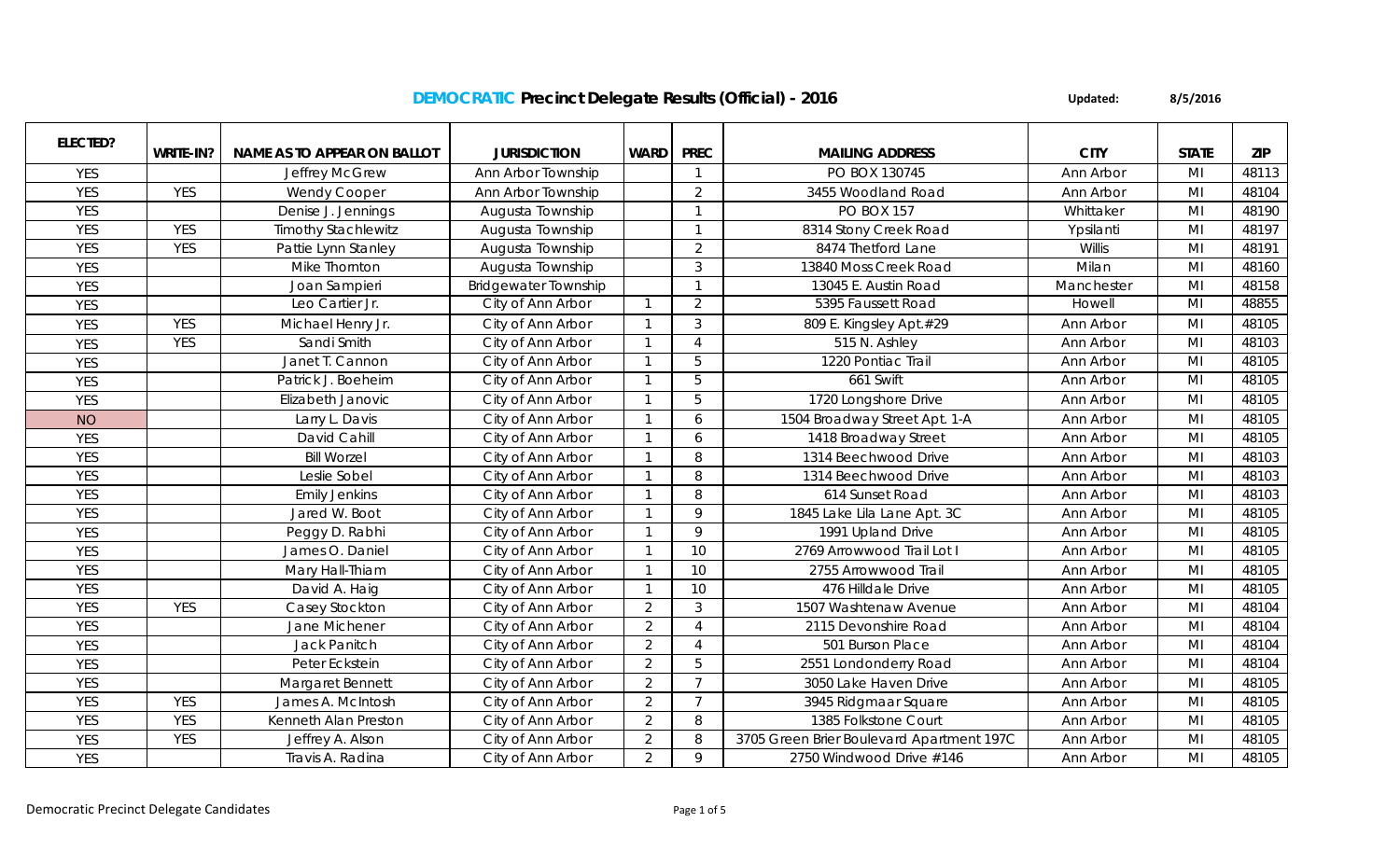| <b>ELECTED?</b> |            |                                    |                     |                             |                |                                      |             |                |            |
|-----------------|------------|------------------------------------|---------------------|-----------------------------|----------------|--------------------------------------|-------------|----------------|------------|
|                 | WRITE-IN?  | <b>NAME AS TO APPEAR ON BALLOT</b> | <b>JURISDICTION</b> | <b>WARD</b>                 | <b>PREC</b>    | <b>MAILING ADDRESS</b>               | <b>CITY</b> | <b>STATE</b>   | <b>ZIP</b> |
| <b>YES</b>      |            | Kristina A. Watkins                | City of Ann Arbor   | 2                           | 9              | 3085 Whisperwood Drive #458          | Ann Arbor   | MI             | 48105      |
| <b>YES</b>      | YES        | P. Christina Montague              | City of Ann Arbor   | 2                           | $\mathsf{Q}$   | 2734 Maitland Drive                  | Ann Arbor   | MI             | 48105      |
| <b>YES</b>      |            | Doug Scott                         | City of Ann Arbor   | 3                           | 3              | 1525 Harding Road                    | Ann Arbor   | MI             | 48104      |
| <b>YES</b>      |            | Erica Ackerman                     | City of Ann Arbor   | $\mathfrak{Z}$              | 3              | 1506 Morton Avenue                   | Ann Arbor   | MI             | 48104      |
| <b>YES</b>      |            | Nora Lee Wright                    | City of Ann Arbor   | 3                           | 3              | 2008 Morton Avenue                   | Ann Arbor   | MI             | 48104      |
| <b>YES</b>      |            | David Devarti                      | City of Ann Arbor   | $\mathfrak{Z}$              | 3              | 1231 Baldwin Avenue                  | Ann Arbor   | MI             | 48104      |
| <b>YES</b>      |            | Michael Koen                       | City of Ann Arbor   | 3                           | $\Delta$       | 2010 Medford Road #231               | Ann Arbor   | MI             | 48104      |
| <b>YES</b>      |            | Lauren Sargent                     | City of Ann Arbor   | 3                           | $\Delta$       | 2815 Ember Way                       | Ann Arbor   | MI             | 48104      |
| <b>YES</b>      |            | Susan Baskett                      | City of Ann Arbor   | 3                           | 5              | 3 Trowbridge Court                   | Ann Arbor   | MI             | 48108      |
| <b>YES</b>      |            | Leslie J. Reynolds                 | City of Ann Arbor   | 3                           | 5              | 3229 Braeburn Circle                 | Ann Arbor   | MI             | 48108      |
| <b>YES</b>      |            | Donald Henry Johnson               | City of Ann Arbor   | $\mathcal{S}$               | $\overline{7}$ | 2756 Kimberley Road                  | Ann Arbor   | MI             | 48104      |
| <b>YES</b>      |            | Renee A. Baumunk                   | City of Ann Arbor   | 3                           | 7              | 2756 Kimberley Road                  | Ann Arbor   | MI             | 48104      |
| <b>YES</b>      |            | Karen Kostamo                      | City of Ann Arbor   | $\mathfrak{Z}$              | 8              | 2829 Fernwood Avenue                 | Ann Arbor   | M <sub>l</sub> | 48104      |
| <b>YES</b>      |            | <b>Cheryl Tomsic</b>               | City of Ann Arbor   | 3                           | 8              | 3422 Norwood Street                  | Ann Arbor   | M <sub>l</sub> | 48104      |
| <b>YES</b>      | <b>YES</b> | Mazin Assanie                      | City of Ann Arbor   | 3                           | $\mathsf Q$    | 3014 Aspen Lane                      | Ann Arbor   | M <sub>l</sub> | 48108      |
| <b>YES</b>      |            | Molly McMullen-Laird               | City of Ann Arbor   | $\Delta$                    | 3              | 820 Granger Avenue                   | Ann Arbor   | MI             | 48104      |
| <b>YES</b>      |            | Quentin McMullen                   | City of Ann Arbor   |                             | 3              | 820 Granger Avenue                   | Ann Arbor   | MI             | 48104      |
| <b>YES</b>      |            | Beverly J. McKinney                | City of Ann Arbor   | $\Delta$                    | 5              | 1539 Pine Valley Boulevard, Apt. 204 | Ann Arbor   | MI             | 48104      |
| <b>YES</b>      |            | Yousef Rabhi                       | City of Ann Arbor   | $\boldsymbol{\vartriangle}$ | 5              | 1255 Kensington Drive                | Ann Arbor   | MI             | 48104      |
| <b>YES</b>      |            | Sandra L. White                    | City of Ann Arbor   | $\boldsymbol{\varLambda}$   | $\overline{7}$ | 1849 Saxon Road                      | Ann Arbor   | MI             | 48103      |
| <b>YES</b>      |            | <b>Robert White</b>                | City of Ann Arbor   | $\boldsymbol{\varLambda}$   | $\overline{7}$ | 1849 Saxon Road                      | Ann Arbor   | MI             | 48103      |
| <b>YES</b>      |            | Kathy White                        | City of Ann Arbor   | $\mathcal{A}$               | $\overline{7}$ | 1849 Saxon Road                      | Ann Arbor   | M <sub>l</sub> | 48103      |
| <b>YES</b>      |            | William R. Lockwood                | City of Ann Arbor   | $\overline{A}$              | 8              | 564 Galen Circle                     | Ann Arbor   | M <sub>l</sub> | 48103      |
| <b>YES</b>      | <b>YES</b> | Phil Bianco                        | City of Ann Arbor   | 5                           | $\mathbf{1}$   | 126 Packard Street                   | Ann Arbor   | MI             | 48104      |
| <b>YES</b>      |            | Eli Savit                          | City of Ann Arbor   | 5                           | 3              | 612 Hiscock Street                   | Ann Arbor   | MI             | 48103      |
| <b>YES</b>      |            | Peggy Buttenheim                   | City of Ann Arbor   | 5                           | $\mathfrak{Z}$ | 521 Cherry Street                    | Ann Arbor   | M <sub>l</sub> | 48103      |
| <b>YES</b>      |            | Jane H. Forman                     | City of Ann Arbor   | 5                           | $\Delta$       | 403 Arbana Drive                     | Ann Arbor   | MI             | 48103      |
| <b>YES</b>      |            | Susan G. Fecteau                   | City of Ann Arbor   | 5                           | $\Lambda$      | 1403 Linwood Avenue                  | Ann Arbor   | MI             | 48103      |
| <b>YES</b>      |            | <b>Gus Teschke</b>                 | City of Ann Arbor   | $5\overline{5}$             | $\Delta$       | 313 Montgomery                       | Ann Arbor   | MI             | 48103      |
| <b>YES</b>      |            | Henry Harrison-Fecteau Brown       | City of Ann Arbor   | 5                           | $\Delta$       | 1403 Linwood Avenue                  | Ann Arbor   | M <sub>l</sub> | 48103      |
| <b>YES</b>      | <b>YES</b> | Joann Pawlick                      | City of Ann Arbor   | $5\overline{5}$             | $\overline{7}$ | 1315 S. Maple Road Apt. #308         | Ann Arbor   | M <sub>l</sub> | 48103      |
| <b>YES</b>      | <b>YES</b> | Sarah Harrison                     | City of Ann Arbor   | $5\overline{5}$             | $\overline{7}$ | 1255 S. Maple Road Apt. #101         | Ann Arbor   | MI             | 48103      |
| <b>YES</b>      | <b>YES</b> | <b>Gus Amaru</b>                   | City of Ann Arbor   | 5                           | 8              | 375 Hazelwood                        | Ann Arbor   | MI             | 48103      |
| <b>YES</b>      |            | Rebecca Kraft                      | City of Ann Arbor   | 5                           | 9              | 821 Westwood                         | Ann Arbor   | MI             | 48103      |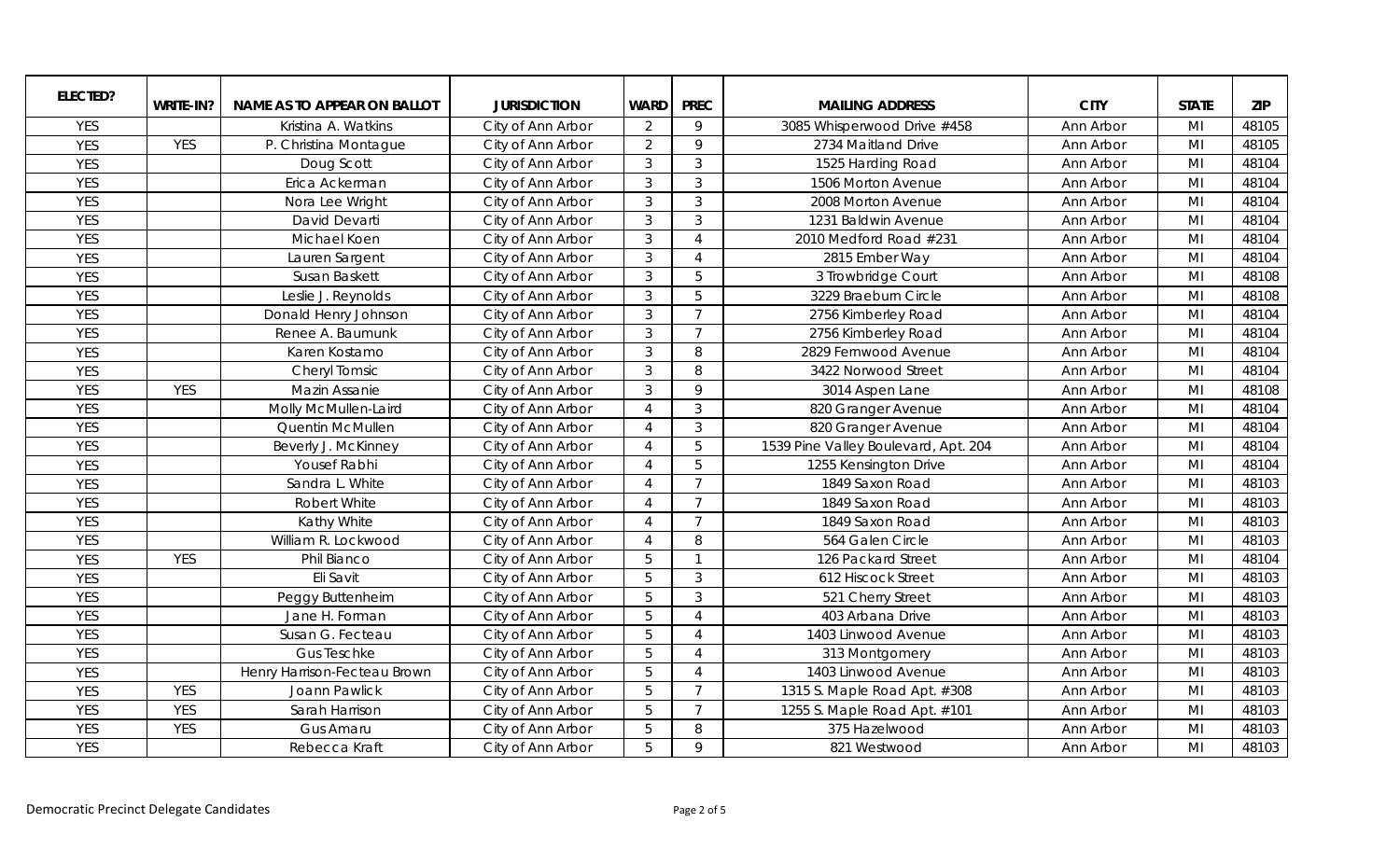| <b>ELECTED?</b> |            |                                    |                     |                |                          |                                      |               |                |            |
|-----------------|------------|------------------------------------|---------------------|----------------|--------------------------|--------------------------------------|---------------|----------------|------------|
|                 | WRITE-IN?  | <b>NAME AS TO APPEAR ON BALLOT</b> | <b>JURISDICTION</b> | <b>WARD</b>    | <b>PREC</b>              | <b>MAILING ADDRESS</b>               | <b>CITY</b>   | <b>STATE</b>   | <b>ZIP</b> |
| <b>YES</b>      |            | Steven Hannum                      | City of Ann Arbor   | 5              | 9                        | 314 Doty Avenue                      | Ann Arbor     | MI             | 48103      |
| <b>YES</b>      | <b>YES</b> | <b>Suzanne Perkins</b>             | City of Ann Arbor   | 5              | 10                       | 545 Archwood Drive                   | Ann Arbor     | MI             | 48103      |
| <b>YES</b>      | <b>YES</b> | Andrew Bean                        | City of Chelsea     |                | $\overline{\phantom{0}}$ | 1372 Armstrong Drive                 | Chelsea       | MI             | 48118      |
| <b>YES</b>      | <b>YES</b> | <b>Terry Butcher</b>               | City of Chelsea     |                | $\overline{\phantom{0}}$ | 1331 Saint James Place               | Chelsea       | MI             | 48118      |
| <b>YES</b>      | <b>YES</b> | Craig Butcher                      | City of Chelsea     |                | $\overline{1}$           | 1331 Saint James Place               | Chelsea       | MI             | 48118      |
| <b>YES</b>      |            | Richard W. Wines II                | City of Dexter      |                | $\overline{\phantom{0}}$ | 3295 Central Street                  | Dexter        | MI             | 48130      |
| <b>YES</b>      | <b>YES</b> | James McCargar                     | City of Dexter      |                | 2                        | 3580 Hudosn Street                   | Dexter        | MI             | 48130      |
| <b>YES</b>      |            | <b>Michael Weathers</b>            | City of Milan       | 1W             |                          | 72 St. Louis Street                  | Milan         | MI             | 48160      |
| <b>YES</b>      |            | Donald E. Shelton                  | City of Saline      |                | $\mathbf{3}$             | 500 S. Harris Street                 | Saline        | M <sub>l</sub> | 48176      |
| <b>YES</b>      |            | Jane Stigel                        | City of Ypsilanti   |                | 2                        | 401 W. Michigan Avenue Apartment 807 | Ypsilanti     | MI             | 48197      |
| <b>YES</b>      |            | Phil Hollifield                    | City of Ypsilanti   |                | 2                        | 125 Hawkins Street                   | Ypsilanti     | Mi             | 48197      |
| <b>YES</b>      |            | Catherine Daligga                  | City of Ypsilanti   | $\overline{2}$ | $\overline{2}$           | 1530 Gregory Street                  | Ann Arbor     | M <sub>l</sub> | 48197      |
| <b>YES</b>      | <b>YES</b> | Elizabeth Warren                   | City of Ypsilanti   | $\overline{2}$ | $\mathfrak{Z}$           | 1101 Sherman Street                  | Ypsilanti     | M <sub>l</sub> | 48197      |
| <b>YES</b>      | <b>YES</b> | Sam Jones-Darling                  | City of Ypsilanti   | $\overline{2}$ | $\boldsymbol{\varDelta}$ | 104 The Village Apt.C                | Ypsilanti     | M <sub>l</sub> | 48197      |
| <b>NO</b>       | <b>YES</b> | Giovanteey Bishop                  | City of Ypsilanti   | 3              | $\overline{\mathbf{1}}$  | 508 Emmet                            | Ypsilanti     | M <sub>l</sub> | 48197      |
| <b>YES</b>      |            | Amanda Mayer                       | City of Ypsilanti   | 3              | $\overline{\phantom{0}}$ | 514 W. Cross Street                  | Ypsilanti     | M <sub>l</sub> | 48197      |
| <b>YES</b>      |            | Linda Horne                        | City of Ypsilanti   | 3              | $\overline{2}$           | 205 Oak Street Apartment 1           | Ypsilanti     | M <sub>l</sub> | 48198      |
| <b>NO</b>       | <b>YES</b> | David Reynolds                     | City of Ypsilanti   | $\mathbf{3}$   | $\mathbf{3}$             | 229 Miles Street                     | Ypsilanti     | MI             | 48198      |
| <b>YES</b>      |            | <b>Bill Krebaum</b>                | City of Ypsilanti   | 3              | $\mathfrak{Z}$           | 210 W. Cross Street Apt. 209         | Ypsilanti     | M <sub>l</sub> | 48197      |
| <b>YES</b>      |            | Cheryl Farmer                      | City of Ypsilanti   | 3              | 3                        | 214 N. Huron Stree                   | Ypsilanti     | MI             | 48197      |
|                 |            |                                    | Dexter Township     |                |                          | NO CANDIDATES FILED                  |               |                |            |
|                 |            |                                    | Freedom Township    |                |                          | NO CANDIDATES FILED                  |               |                |            |
|                 |            |                                    | Lima Township       |                |                          | NO CANDIDATES FILED                  |               |                |            |
| <b>YES</b>      |            | Samm Pryce                         | Lodi Township       |                | $\overline{\phantom{0}}$ | 2899 Textile Road                    | Saline        | M <sub>l</sub> | 48176      |
| <b>YES</b>      |            | <b>Brian Greminger</b>             | Lodi Township       |                | 2                        | 3036 S. Zeeb Road Apt 1              | Ann Arbor     | MI             | 48103      |
| <b>YES</b>      | <b>YES</b> | Paula B. Hencken                   | Lodi Township       |                | 2                        | 5640 Glen Oak                        | Saline        | M <sub>l</sub> | 48176      |
| <b>YES</b>      |            | Frank Grohnert                     | Lyndon Township     |                | $\overline{1}$           | 7125 Bush Road                       | Chelsea       | MI             | 48118      |
| <b>NO</b>       | <b>YES</b> | <b>Brendan Coakley</b>             | Manchester Township |                | $\overline{1}$           | 509 City Road                        | Manchester    | MI             | 48158      |
| <b>YES</b>      |            | Anthony Borden                     | Northfield Township |                | $\overline{1}$           | 7864 Turnberry Drive                 | Whitmore Lake | MI             | 48189      |
| <b>YES</b>      |            | Nathan D. Longhofer                | Northfield Township |                | 2                        | 3901 Six Mile Road                   | South Lyon    | M <sub>l</sub> | 48178      |
| <b>YES</b>      | <b>YES</b> | Thomas W. Mikesell                 | Northfield Township |                | 3                        | 9349 Harbor Cove Circle #142         | Whitmore Lake | M <sub>l</sub> | 48189      |
| <b>YES</b>      |            | Georgina LeHuray                   | Pittsfield Township |                | $\overline{\mathbf{1}}$  | 3211 Rosefield Drive                 | Ann Arbor     | MI             | 48108      |
| <b>YES</b>      |            | Christina Lirones                  | Pittsfield Township |                | - 1                      | 151 E. Textile Road                  | Ann Arbor     | MI             | 48108      |
| <b>YES</b>      |            | Layla Brown                        | Pittsfield Township |                | -1                       | 3474 Primrose Lane                   | Ypsilanti     | M <sub>l</sub> | 48197      |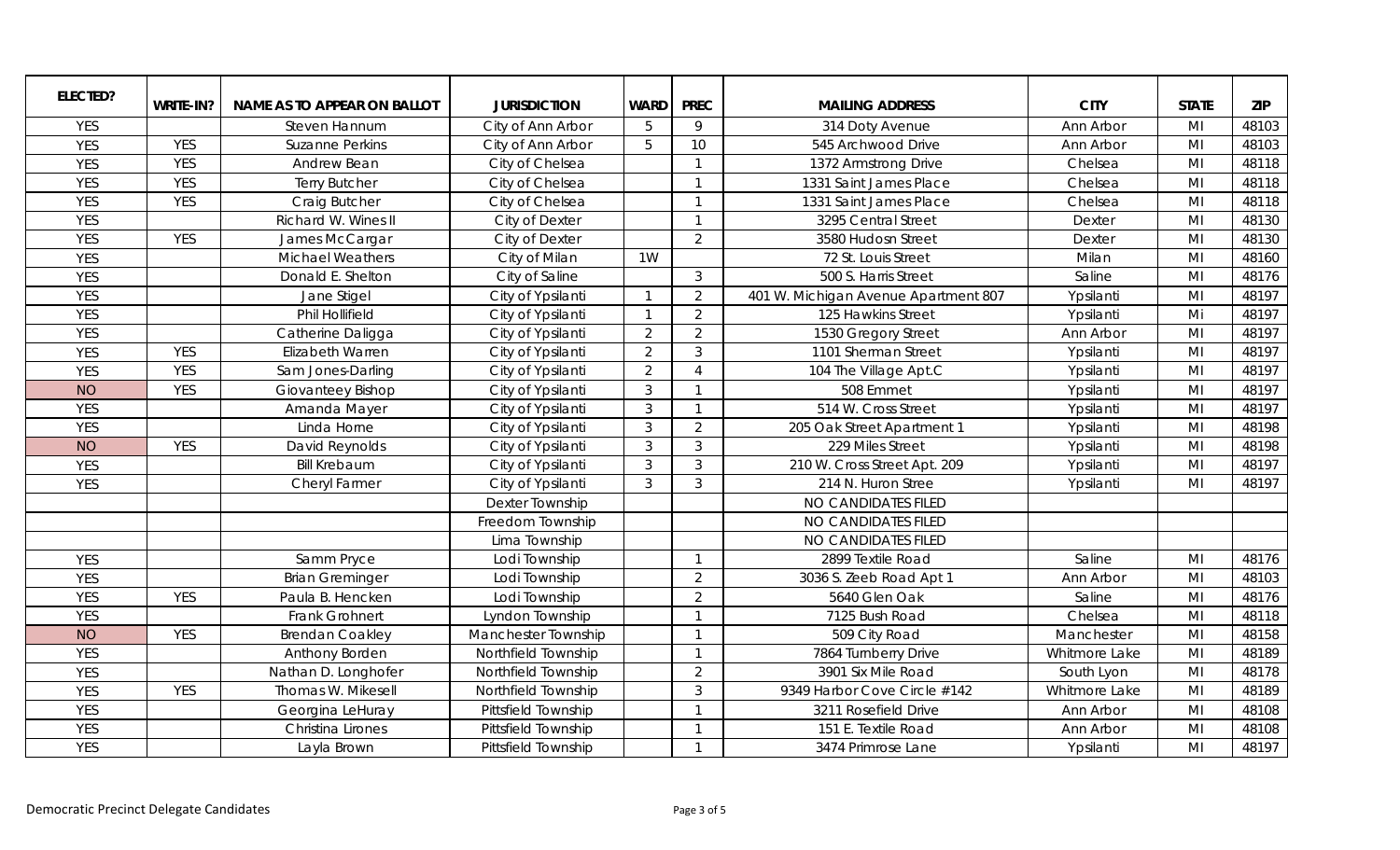| ELECTED?   |            |                             |                          |             |                          |                                 |             |                |            |
|------------|------------|-----------------------------|--------------------------|-------------|--------------------------|---------------------------------|-------------|----------------|------------|
|            | WRITE-IN?  | NAME AS TO APPEAR ON BALLOT | <b>JURISDICTION</b>      | <b>WARD</b> | <b>PREC</b>              | <b>MAILING ADDRESS</b>          | <b>CITY</b> | <b>STATE</b>   | <b>ZIP</b> |
| <b>YES</b> |            | Katherine A. Wyatt          | Pittsfield Township      |             | $\mathbf{3}$             | 3840 Maple Drive                | Ypsilanti   | MI             | 48197      |
| <b>YES</b> | <b>YES</b> | <b>Greg Funck</b>           | Pittsfield Township      |             | $\overline{4}$           | 3136 Promenade Circle           | Ypsilanti   | M <sub>l</sub> | 48197      |
| <b>YES</b> | <b>YES</b> | <b>Grant Raymond Shafer</b> | Pittsfield Township      |             | $\overline{4}$           | 3400 Carpenter Road Apt. #717   | Ypsilanti   | MI             | 48197      |
| <b>YES</b> |            | <b>Hedieh Briggs</b>        | Pittsfield Township      |             | 5                        | 2676 Chateau Court              | Ann Arbor   | MI             | 48103      |
| <b>YES</b> |            | Keith R. Dumas Sr.          | Pittsfield Township      |             | $\overline{7}$           | 3628 Meadow Grove Trail         | Ann Arbor   | M <sub>l</sub> | 48108      |
| <b>YES</b> |            | Jim Russo                   | Pittsfield Township      |             | $\overline{7}$           | 3625 Meadow Grove Trail         | Ann Arbor   | MI             | 48108      |
| <b>YES</b> | <b>YES</b> | James J. Jeffries II        | Pittsfield Township      |             | $\overline{7}$           | 3593 Burnham Road               | Ann Arbor   | MI             | 48108      |
| <b>YES</b> |            | Patricia Tupacz Scribner    | Pittsfield Township      |             | $\mathsf{Q}$             | 4295 Spring Lake Boulevard      | Ann Arbor   | MI             | 48108      |
| <b>YES</b> |            | Charles J. Hall             | Pittsfield Township      |             | $\mathsf{Q}$             | 4139 Lake Forest Court          | Ann Arbor   | MI             | 48108      |
| <b>NO</b>  |            | Frank F. Lotfian            | Pittsfield Township      |             | 10                       | 4568 Christina Drive            | Ypsilanti   | M <sub>l</sub> | 48197      |
| <b>NO</b>  |            | Charles Pierre Lawrence     | Pittsfield Township      |             | 10                       | 5229 W. Michigan Avenue Lot 376 | Ypsilanti   | MI             | 48197      |
| <b>YES</b> |            | <b>Cleveland Chandler</b>   | Pittsfield Township      |             | 10                       | 4643 Hunt Club Drive Apt 1A     | Ypsilanti   | MI             | 48197      |
| <b>YES</b> |            | Kathleen Brown Torrella     | Pittsfield Township      |             | 10                       | 4587 Christina Drive            | Ypsilanti   | M <sub>l</sub> | 48197      |
|            |            |                             | Salem Township           |             |                          | NO CANDIDATES FILED             |             |                |            |
|            |            |                             | Saline Township          |             |                          | NO CANDIDATES FILED             |             |                |            |
| <b>YES</b> |            | Chris Savage                | Scio Township            |             | $\overline{2}$           | 2367 Baker Road                 | Dexter      | M <sub>l</sub> | 48130      |
| <b>YES</b> |            | <b>Tammy Keller</b>         | Scio Township            |             | 5                        | 150 S. Staebler #911            | Ann Arbor   | MI             | 48103      |
| <b>YES</b> |            | Tracy Van den Bergh         | Scio Township            |             | 6                        | 7860 Scio Church Road           | Ann Arbor   | MI             | 48103      |
| <b>YES</b> |            | Carolyn Hejkal              | Scio Township            |             | 6                        | 5780 W. Liberty Road            | Ann Arbor   | Mi             | 48103      |
| <b>YES</b> |            | Nevena Trajkov              | Scio Township            |             | $\overline{7}$           | 1046 Rabbit Run Circle #206     | Ann Arbor   | MI             | 48103      |
| <b>YES</b> |            | Catherine Sweeney           | Scio Township            |             | 8                        | 1081 Scio Hills Court           | Ann Arbor   | M <sub>l</sub> | 48103      |
| <b>YES</b> | <b>YES</b> | <b>Bruce Brock</b>          | Scio Township            |             | 8                        | 3435 Miller Road                | Ann Arbor   | MI             | 48103      |
| <b>YES</b> |            | Robert Bailey               | Scio Township            |             | $\mathsf{Q}$             | 424 Little Lake Drive #13       | Ann Arbor   | MI             | 48103      |
| <b>YES</b> |            | Barbara Ryan Fuller         | Sharon Township          |             | $\overline{1}$           | 17750 Sharon Valley Road        | Manchester  | MI             | 48158      |
| <b>YES</b> | <b>YES</b> | Ayesha Ghazi                | <b>Superior Township</b> |             | $\overline{\mathbf{1}}$  | 5860 Fox Hollow Court           | Ann Arbor   | MI             | 48105      |
| <b>YES</b> | <b>YES</b> | Thomas Brennan              | <b>Superior Township</b> |             | 2                        | 1651 Sheffield Drive            | Ypsilanti   | M <sub>l</sub> | 48198      |
| <b>YES</b> |            | Satish Ramade               | <b>Superior Township</b> |             | $\Delta$                 | 10158 E. Avondale Circle        | Ypsilanti   | M <sub>l</sub> | 48198      |
| <b>YES</b> |            | Michelle Deatrick           | <b>Superior Township</b> |             | 5                        | 5630 Meadow Lane                | Ann Arbor   | M <sub>l</sub> | 48105      |
| <b>YES</b> |            | <b>Alexander Deatrick</b>   | <b>Superior Township</b> |             | 5                        | 5630 Meadow Lane                | Ann Arbor   | MI             | 48105      |
|            |            |                             | Sylvan Township          |             |                          | NO CANDIDATES FILED             |             |                |            |
|            |            |                             | Webster Township         |             |                          | NO CANDIDATES FILED             |             |                |            |
| <b>YES</b> |            | James M. Smith              | York Township            |             | $\overline{\phantom{0}}$ | 4220 Judd Road                  | Milan       | MI             | 48160      |
| <b>YES</b> |            | <b>Wesley Prater</b>        | York Township            |             | 2                        | 8303 Warner Road                | Saline      | M <sub>l</sub> | 48176      |
| <b>YES</b> |            | Barbara Prater              | York Township            |             | $\overline{2}$           | 8303 Warner Road                | Saline      | M <sub>l</sub> | 48176      |